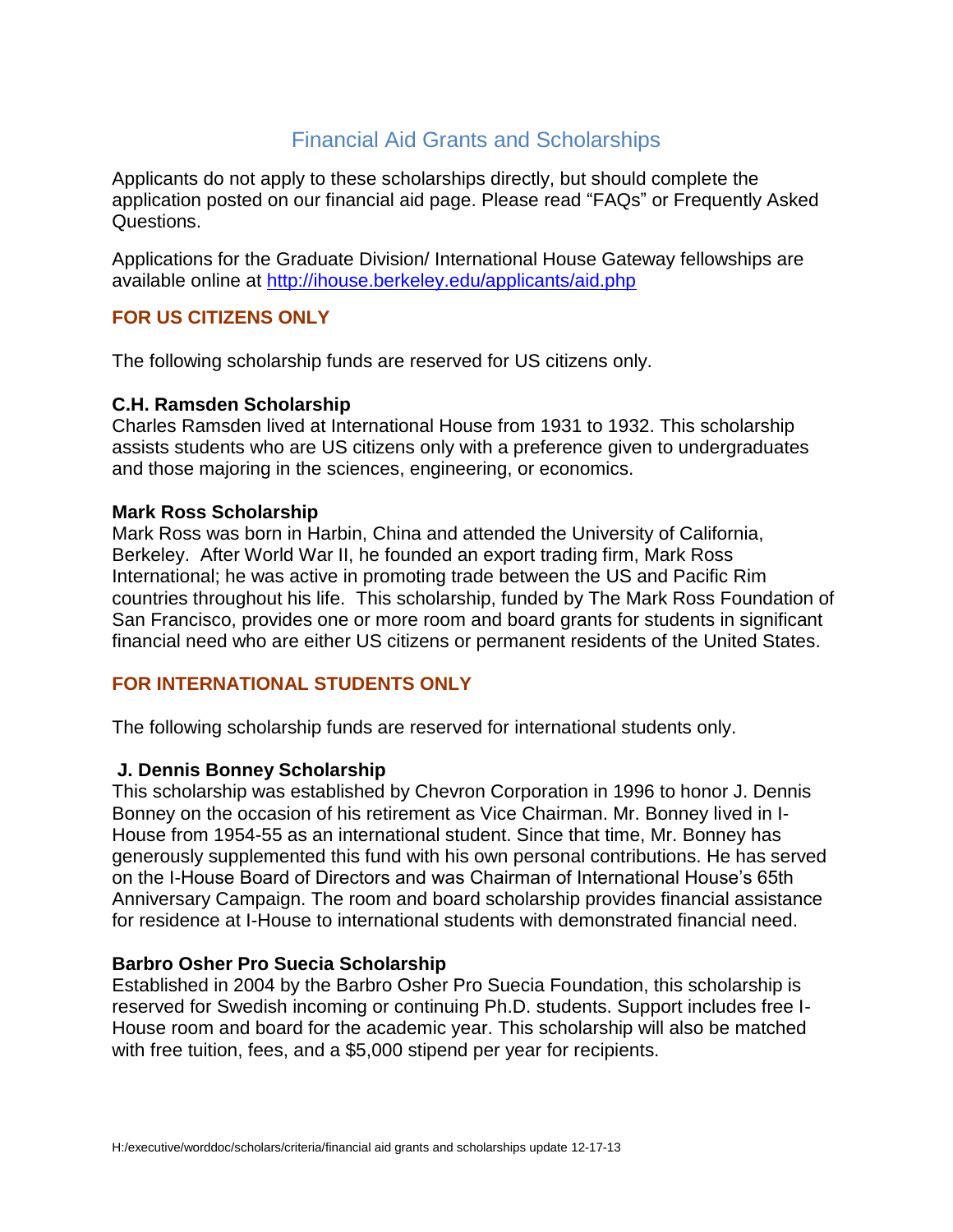# **Choksi Endowment Fund**

Established by I-House Alumnus Pari Choksi and his wife Lopa, the endowment provides financial assistance to live at I-House to an overseas, non-immigrant graduate student who demonstrates financial need, preferably a graduate student from the Indian Institute of Technology (IIT) in Bombay or a graduate student from India, Pakistan or Bangladesh.

## **Charles L. Clapp Scholarship**

Thanks to a generous gift from alumnus Charles L. Clapp, this scholarship is intended to benefit graduate or undergraduate students with demonstrated financial need who are citizens of Canada, Australia, New Zealand, the United Kingdom or a country that is a member state of the European Union.

Mr. Clapp was an International House resident from 1949-1952 and later had a distinguished career, which included his position as Chief Administrative Officer for the U.S. Postal Rate Commission.

### **Dariush Mirfendereski Scholarship**

This fellowship supports one or more student scholarships for partial room and board awards each academic year, provided only endowment earnings are used.

### Eligibility Guidelines:

Specifically intended preferably for students in the Civil Engineering department graduate program (MS, MEng, PhD, or other graduate degree) at Cal who are living at I-House or applying to live at I-House. If no civil engineering student can be identified, other engineering graduate students may be considered. Restricted to citizens of countries outside the US, who do not hold US permanent resident status, with demonstrated financial need, who may be new or existing I-House residents.

### **Mortimer Fleishhacker Scholarship**

Established in 1954 with a bequest by Mortimer Fleishhacker,this fund provides room and board grants for continuing international students in financial need. Mr. Fleishhacker was a charter I-House Board member who served from 1929 to 1944.

# **Simon Friedman Memorial Endowment Fund**

Established by an anonymous donor in honor of Simon Friedman, friend of alumnus Jonah Markowitz. The fund's income supports room and board assistance at I-House for a disabled student or scholar who demonstrates financial need.

# **International House Scholarships**

This endowed scholarship fund is made possible by the many contributions and bequests donated by I-House alumni and friends. Room and board scholarships are awarded to international students on the basis of financial need.

# **Kathryn H. McCrodden Scholarship Fund**

Established by Kathryn H. McCrodden, a long-time friend of I-House, the endowment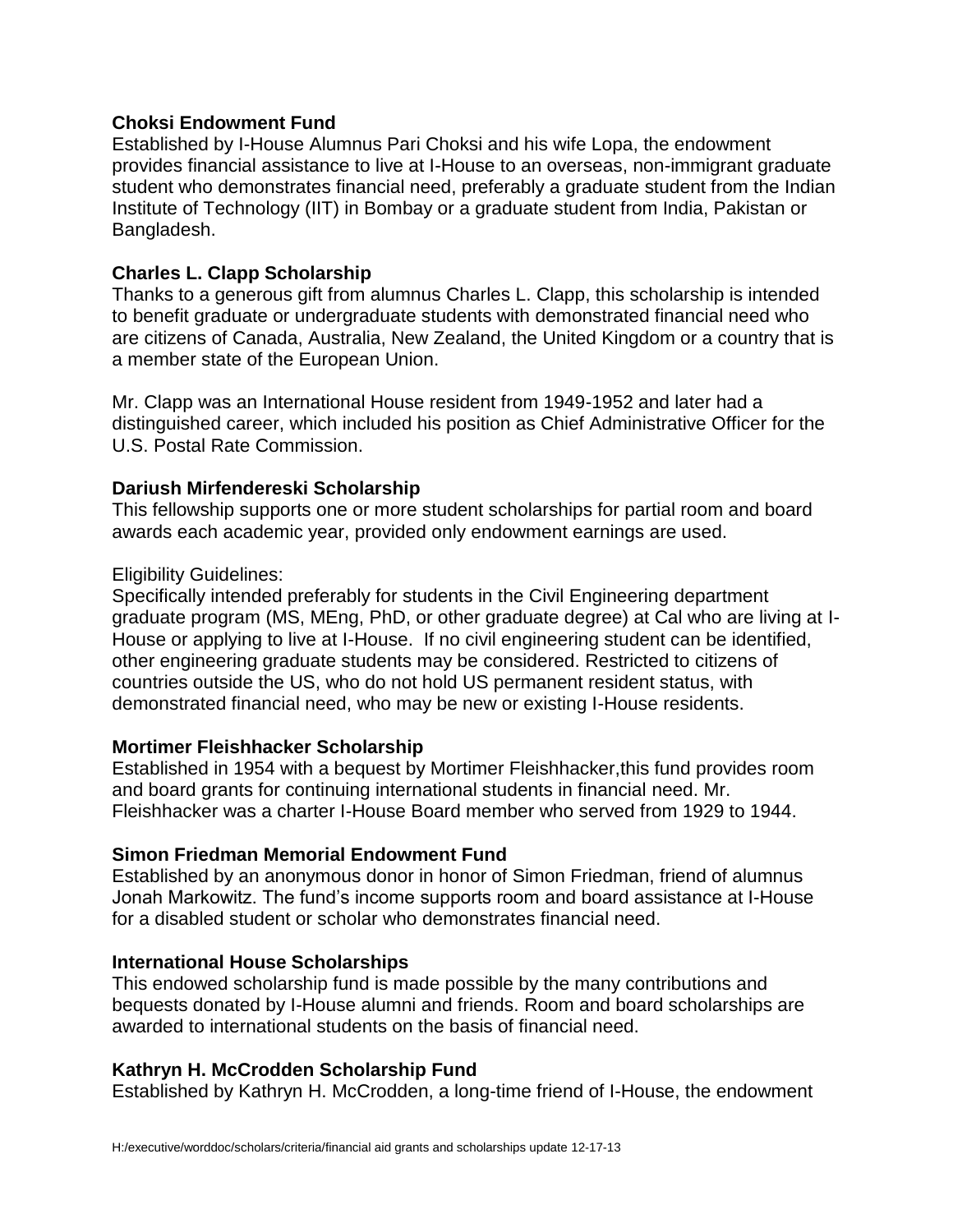provides financial assistance for residence at I-House with a preference for students from Turkey, especially graduates of Robert College in Istanbul.

## **Rafael Rodriguez-Golden Age Scholarship**

Established in 1989, this scholarship was made possible by the generosity of I-House alumni from the "Golden Age" (1946-1952), who created the scholarship in honor of fellow alumnus Rafael Rodriguez of Costa Rica. The fund provides for a full room and board grant for one entering graduate international student of great promise who may lack the financial resources to come to Cal and is deemed likely to benefit from, and contribute to, life at I-House. Recipients are selected annually by the Dean of UC Berkeley's Graduate Division.

## **Sarin Endowment**

Established in honor of I-House alumni Arun and Rummi Sarin, two partial room and board grants are awarded for the academic year. This endowment assists nonimmigrant UC graduate students who have graduated from the Indian Institute of Technology (IIT), where Arun Sarin received his undergraduate degree. If there are no eligible IIT graduates, the award will go to graduate students from Bangladesh, Pakistan, or, if eligible, any non-immigrant graduate student. Applicants must have successfully completed their first year of graduate work at UC Berkeley and must demonstrate financial need.

## **Simone Sciobereti Scholarship**

Simone Sciobereti served as an International Student Undergraduate Admissions Officer at Cal for almost 40 years. She established this fund in 1980 to assist preferably undergraduate, non-immigrant international students with demonstrated academic ability as well as financial need.

### **Slusser Scholarship**

Willis and Marion Slusser, long-time friends of International House and the University, made a gift of their home in the Dordogne Valley in France as part of the 50th Anniversary Campaign. By Board action, this gift funds a student Program Fellow, as well as a room and board grant, to be awarded to international students demonstrating financial need.

### **50th Anniversary Scholarship**

Created through contributions made to International House's 50th Anniversary Campaign, this fund provides room and board grants to international students registered at the University of California at Berkeley. The scholarship is open to men and women, regardless of race, creed or national origin with demonstrated financial need. Both undergraduate and graduate students are eligible.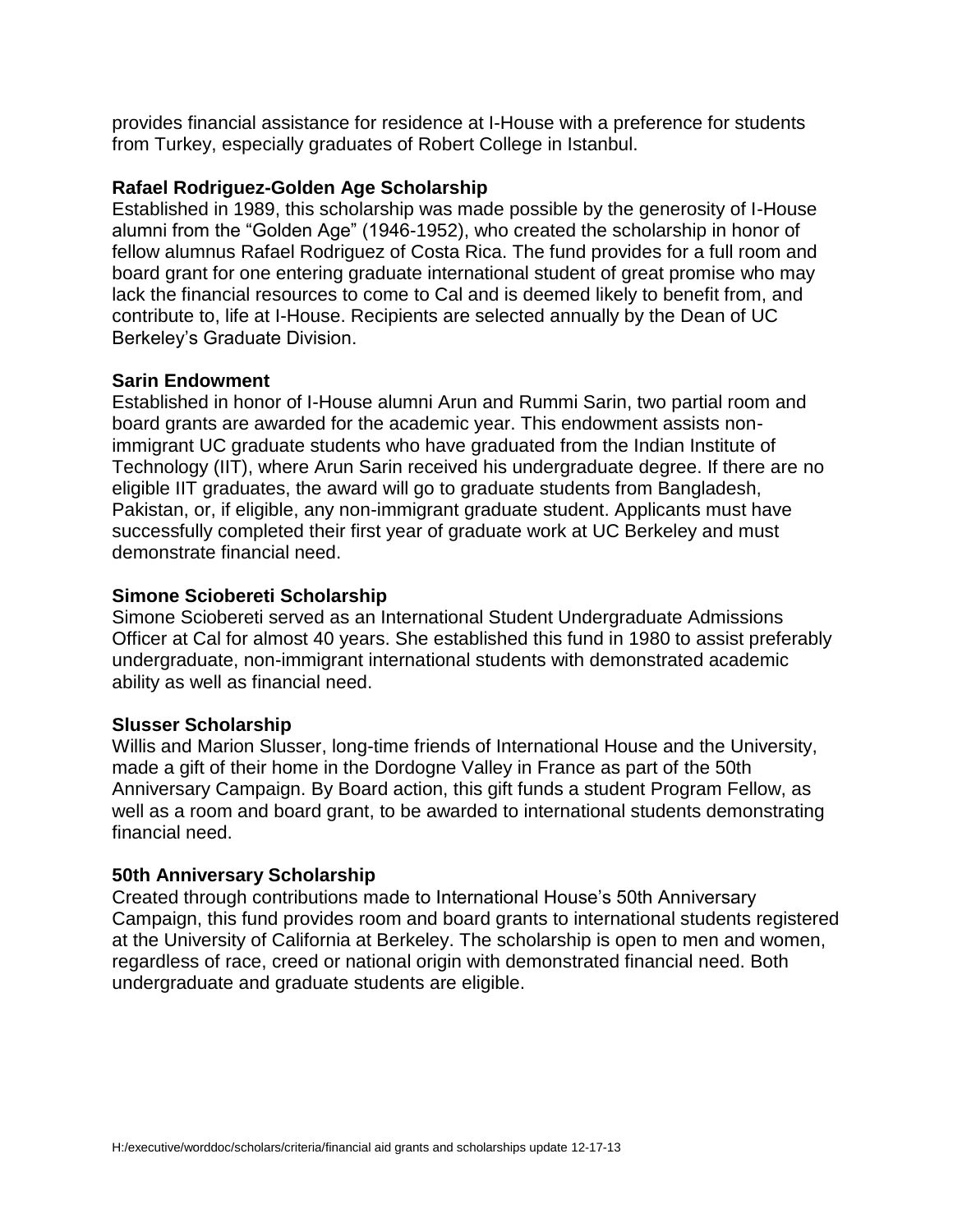# **SCHOLARSHIPS FOR BOTH U.S. & INTERNATIONAL STUDENTS**

The following scholarship funds are reserved for both US and international students.

## **Annual Scholarships**

Generous annual contributions, from I-House friends and alumni, support scholarships which enable students in financial need to afford the opportunity to live at International House. Awards are granted to students regardless of national or ethnic background.

## **65th Anniversary Campaign Scholarships**

Funds raised as part of the I-House "Global House for a Global Age" Campaign will assist students in financial need, regardless of national or ethnic background.

## **Dietrich von Bothmer Classical Scholarship Endowment**

For Dr. Dietrich von Bothmer, receiving a scholarship to live at International House in 1940 was a pivotal event. "The extraordinary generosity of the I-House Scholarship made it possible for me to come to Berkeley." The von Bothmer Scholarship Fund will assist needy graduate students majoring in any aspect of classical antiquities, i.e., Archaeology, Greek, Latin, Ancient Art, History or Literature. The scholarship was established in memory of Darrell A. Amyx.

## **Sheridan (Sherry) and Betsey Warrick Scholarship Endowment**

This fund was established in 1987 by the Board of Directors in honor of the retirement of Sherry Warrick, after 26 years as Executive Director of I-House. This grant is awarded annually, with preference given to music majors. Many alumni and friends of I-House generously contributed to this scholarship.

# **University Section Club Scholarship Endowment**

The UC Berkeley Section Club is a group of faculty spouses and community volunteers who are dedicated to helping foreign students adjust to a new environment and to make their stay easy and comfortable. The Club and I-House have been partners in service to foreign students at Berkeley for many years. The scholarship, developed by the Section Club, is to benefit both foreign and American students who demonstrate financial need.

### **Willna Graves Dufour Financial Aid Endowment Fund**

The funds are to be used to assist an overseas or U.S. resident at International House who demonstrates financial need. The Fund is named in honor of a Cal alumna who had a great interest in international relations.

### **Resident Initiated Socially Responsible Scholarship Endowment Fund**

Established with the support of the International House Resident Councils from 2003- 2004 and 2004-2005, this fund is intended: